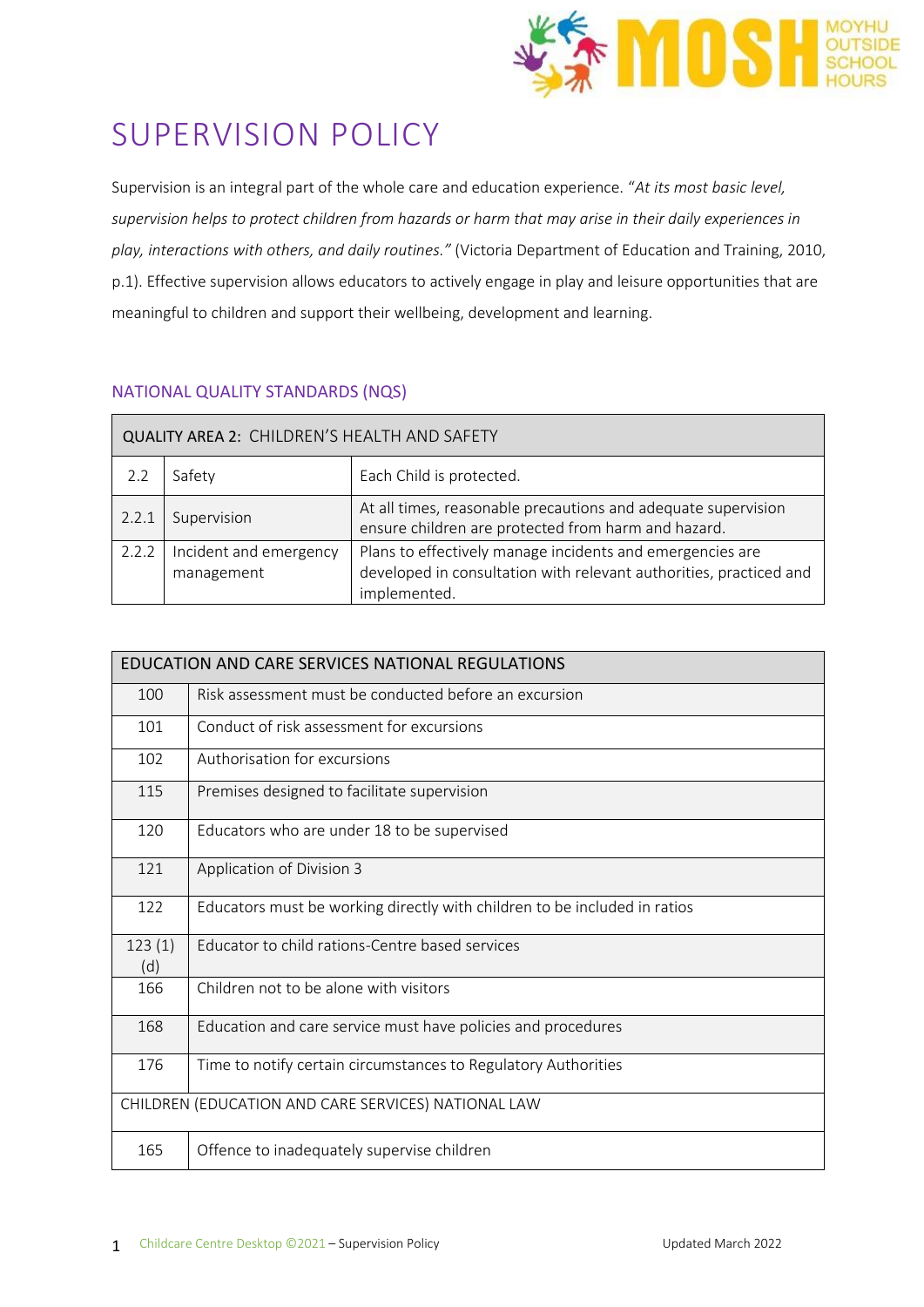

| S.167 | Offence relating to protection of children from harm and hazards      |
|-------|-----------------------------------------------------------------------|
| S.174 | Offence to fail to notify certain information to Regulatory Authority |

## RELATED POLICIES

| Administration of Medication Policy         | Incident, Injury, Trauma and Illness Policy |  |
|---------------------------------------------|---------------------------------------------|--|
| Arrival and Departure Policy                | Mobile Device Usage Policy                  |  |
| Code of Conduct Policy                      | Physical Environment Policy                 |  |
| <b>Cyber Safety Policy</b>                  | Road Safety Policy                          |  |
| <b>Emergency Evacuation Policy</b>          | <b>Staffing Arrangements Policy</b>         |  |
| Handwashing Policy                          | <b>Transportation Policy</b>                |  |
| Incident, Injury, Trauma and Illness Policy | Water Safety Policy                         |  |

#### PURPOSE

Moyhu Out of School Hours Care (MOSH) educators have a duty of care to ensure children are supervised at all times, maintaining a safe and secure environment adhering to Education and Care National Law and National Regulations. Supervision for children in OSHC requires educators to cater for a wide range of ages and abilities and requires flexibility and organisation to ensure thoughtful design and arrangement of children's environments, assists in the prevention and severity of injury to children. Effective supervision of children provides educators with the opportunity to support and build on younger children's play experiences whilst supporting older children's independence.

Educators will actively supervise children, identifying risks and taking all necessary steps to prevent or minimise injury in a range of situations including, transitioning children between school and the OSHC service and whilst transporting children to and from the OSHC Service. Effective supervision of children provides educators with the opportunity to support and build on children's play experiences.

## **SCOPE**

This policy applies to Management and Educators of the OSHC Service at Moyhu Primary School.

#### IMPLEMENTATION

#### MANAGEMENT WILL ENSURE:

- that the premises and facilities are designed and maintained to facilitate supervision of children at all times while maintaining the rights and dignity of all children
- regulatory authorities are notified of any serious incident or complaints alleging the safety, health or wellbeing of children has been compromised within 24hours of the incident or the time that the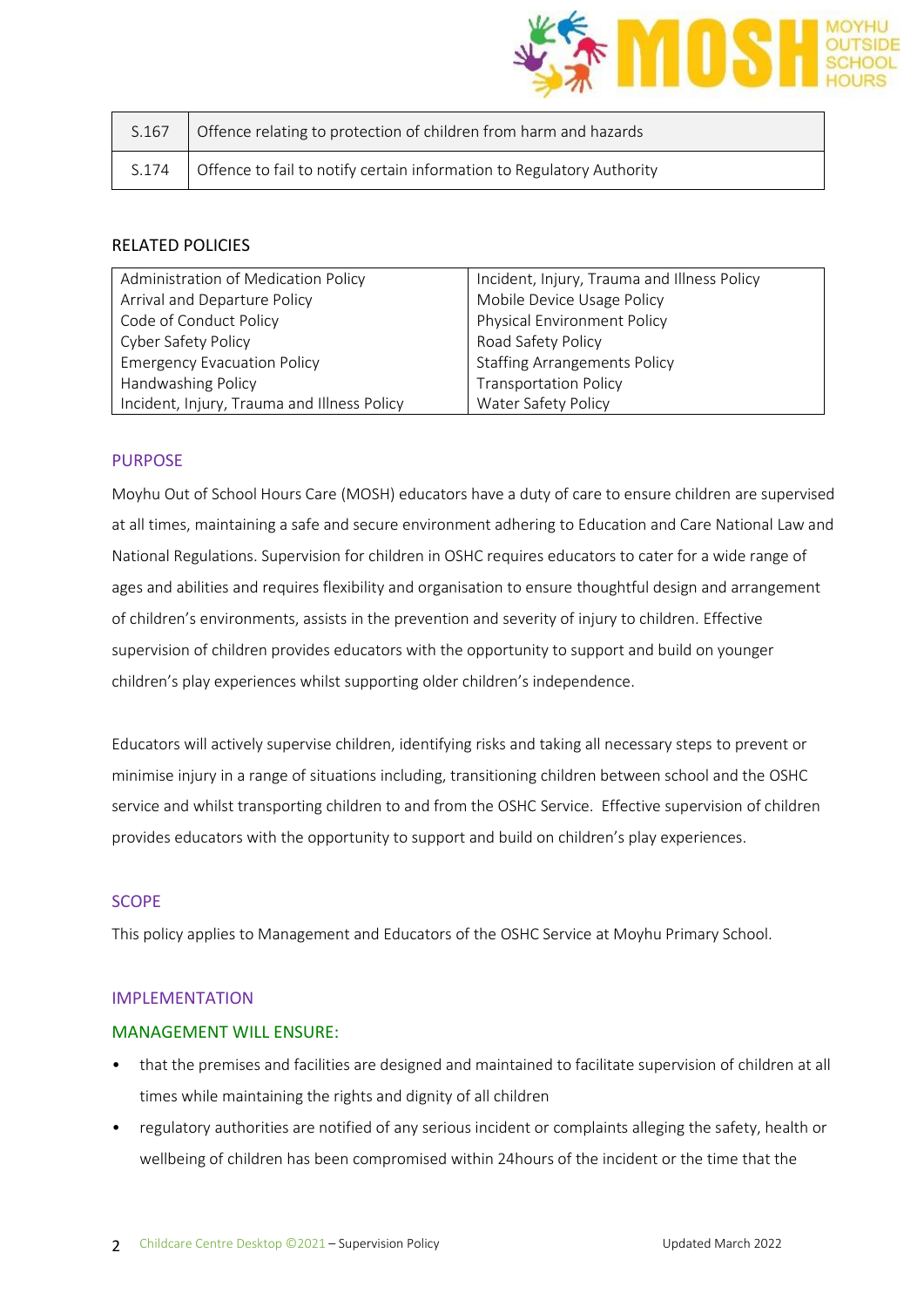

person becomes aware of the incident or complaint. This includes if an ambulance was call in response (not as a precaution) to the incident, situation or event.

- ensure that parents are notified as soon as practicable but within 24 hours if their child is involved in a serious incident/situation at the OSHC Service or whilst under the care of the OSHC Service. Details of the incident/situation are to be recorded on the *Incident, Injury, Trauma and Illness Record*.
- educators under eighteen years of age may work at an OSHC Service only if they are adequately supervised by an educator over the age of 18 at all times and are not left alone
- minimum educator qualification requirements are recognised and adhered to according to legislative requirements
- the OSHC Service maintains the required educator-to-child ratio for children over preschool age-1:15

#### MANAGEMENT AND/OR THE NOMINATED SUPERVISOR WILL:

- ensure that all educators are aware of where children are at all times and monitor the environment closely
- ensure educators are able to respond to any situation immediately, particularly if a child is distressed or in a hazardous situation
- develop and maintain rosters that ensure continuity of care and adequate supervision at all times when children are in attendance at the OSHC Service including:
	- o visiting and returning from children's toilets
	- o transported to and from the OSHC Service premises (see: *Transportation Policy*)
	- o transported in a vehicle/bus as part of an excursion
	- o transitioned between the OSHC Service and school grounds and
	- o during excursions and outings (not usually applicable at Moyhu's Service)
- ensure flexibility of supervision to provide for educators to supervise individual children or small groups of children
- respect children's age and developing independence and need for privacy when providing supervision for children in the OSHC setting
- conduct risk assessments and plan ongoing supervision taking into consideration the layout of the premises and grounds, any higher risk activities, the presence of any animals, the location of activities and the location of bathroom facilities. The supervision plan and strategies will be displayed for families in all rooms and in the outdoor area.
- develop, maintain and regularly review a supervision plan and strategies for both the indoor and outdoor areas, which will support educators to position themselves effectively to allow them to observe the maximum area possible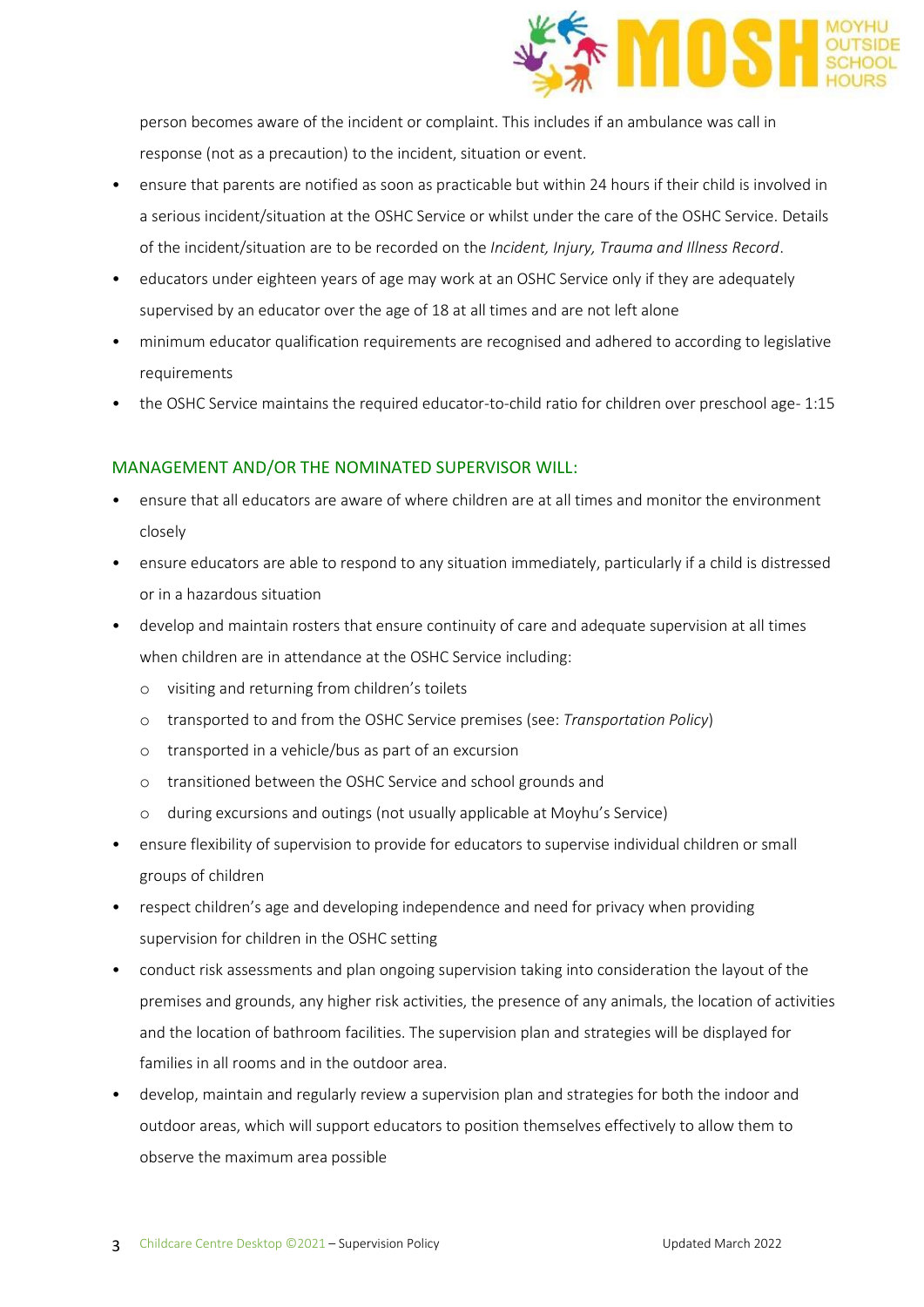

- ensure educators avoid activities or actions that will distract them from supervision, such as speaking to other educators for long periods of time, taking personal phone calls, checking mobile phones or smart watches or administrative tasks
- ensure educators are aware if they need to move away from children, another educator is to replace them
- ensure educators are positioned allowing them to watch the maximum area possible
- ensure educators move around the environment to observe the maximum area and to avoid standing with their back to children or talking with other educators
- adopt accepted best practice, ensuring no staff member is left alone with a child to support child protection protocols
- ensure that a Risk Assessment and a Management Plan is carried out before an authorisation is requested for an excursion. The risk assessment will consider and identify the number of adults required to ensure continuous adequate supervision throughout the excursion.

## EDUCATORS WILL:

- have a sound understanding of their duty of care and responsibilities in ensuring children are within a safe environment
- communicate and collaborate with others to ensure the effective supervision of children within the OSHC Service
- adhere to a supervision plan and strategies for both the indoor and outdoor environment, assisting colleagues to position themselves in order to effectively supervise children's play. The supervision plan will include the floor plan of the OSHC Service and include the location of activity areas and the closest bathroom facilities for boys and girls
- respect children's age and need for independence when actively supervising children in the OSHC setting- (younger children will require closer supervision than older children)
- implement vigilant supervision strategies for hygiene requirements including:
	- o regular handwashing
	- o cough and sneeze routines- using disposable tissues and handwashing
- inform new and relief educators about supervision arrangements, outlining their supervision responsibilities
- regularly evaluate the efficiency of the supervision plan and update as required
- ensure any educators under the age of 18 years old are never left alone with children
- ensure that at least one other educator is within sight when working with children or if it is necessary to assist a child to change their clothes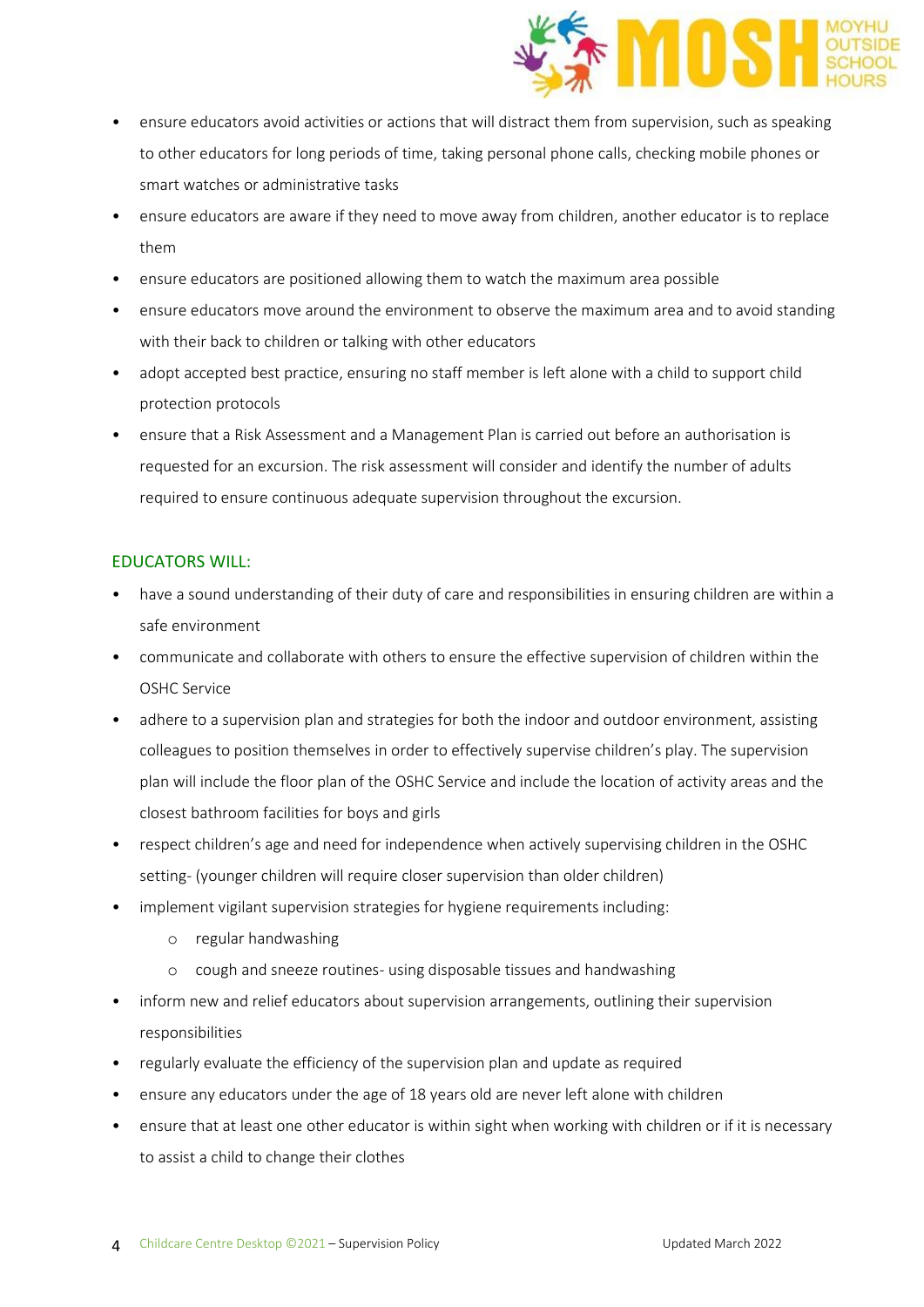

- arrange the environment to balance supervision of children's needs depending on age, ability and activities
- emphasis for supervision will be on open playgrounds, risky play opportunities and doors during arrival and departure times
- maintain correct ratios adhering to the Education and Care National Regulations throughout the education and care environment
- ensure that all children are in sight or hearing of educators at all times
- ensure that children are supervised by an educator or accompanied by an older child when going to the bathroom at the OSHC Service
- ensure that hazardous equipment and chemicals are inaccessible to children
- scan the environment during interacting with individuals or small groups
- continuously scan and look around the area to observe all the children in the vicinity.
- implement correct supervision strategies and not perform other duties while responsible for the supervision of children
- listen closely to children whilst supervising areas that may not be in a direct line of sight noticing changes in volume or tone of voice
- plan for a mixture of activities to allow for appropriate supervision of groups of children.

# Consideration will be given to the design and arrangement of children's environments to

## support active supervision by:

- using supervision skills to recognise areas of risk therefore reducing the potential for injury or incident to children and adults
- providing direct, constant and proximal monitoring to children undertaking activities that involve some risk and recognising when the ratio of educators to children needs to be increased- (e.g.: carpentry, water activities, climbing)
- guiding educators to make decisions about when children's play and games neede to be interrupted and redirected
- supporting educators with specific strategies such as positioning, peripheral vision and monitoring children's arrival and departure from the OSHC Service
- providing consistent supervision strategies when the OSHC Service requires relief educators.

# **SOURCE**

Australian Children's Education & Care Quality Authority. (2014). Australian Children's Education & Care Quality Authority. Children's Health and Safety. *An analysis of Quality Area 2 of the National Quality Standard*. Occasional Paper 2. (2016).